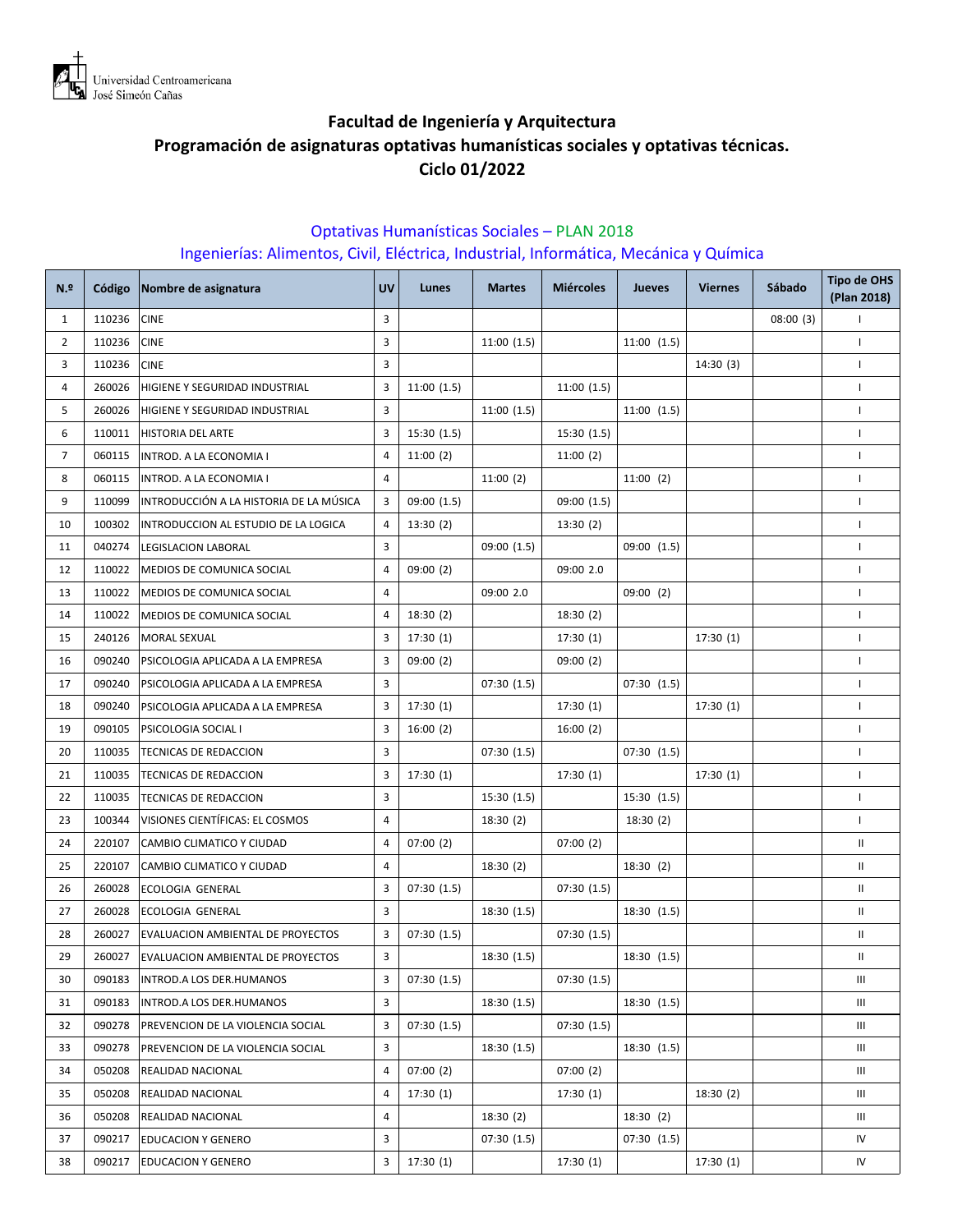| N <sub>2</sub> | Código | Nombre de asignatura                          | <b>UV</b> | Lunes     | <b>Martes</b> | <b>Miércoles</b> | <b>Jueves</b> | <b>Viernes</b> | Sábado | <b>Tipo de OHS</b><br>(Plan 2018) |
|----------------|--------|-----------------------------------------------|-----------|-----------|---------------|------------------|---------------|----------------|--------|-----------------------------------|
| 39             | 090275 | <b>SENERO Y MEDIOS DE COMUNICACION SOCIAL</b> | 3         |           | 07:30(1.5)    |                  | 07:30(1.5)    |                |        | IV                                |
| 40             | 090275 | <b>SENERO Y MEDIOS DE COMUNICACION SOCIAL</b> | 3         | 17:30(1)  |               | 17:30(1)         |               | 17:30(1)       |        | IV                                |
| 41             | 050061 | <b>SOCIOLOGIA I</b>                           | 3         |           | 07:30(1.5)    |                  | 07:30(1.5)    |                |        | IV                                |
| 42             | 050061 | <b>SOCIOLOGIA I</b>                           | 3         | 17:30(1)  |               | 17:30(1)         |               | 17:30(1)       |        | IV                                |
| 43             | 100306 | <b>ETICA PARA INGENIERIA</b>                  | 4         |           | 07:00(2)      |                  | 07:00(2)      |                |        | v                                 |
| 44             | 100203 | <b>LETICA PROFESIONAL</b>                     | 4         |           | 07:30(1.5)    |                  | 07:30(1.5)    |                |        | v                                 |
| 45             | 100203 | <b>LETICA PROFESIONAL</b>                     | 3         | 17:30(1)  |               | 17:30(1)         |               | 17:30(1)       |        | $\vee$                            |
| 46             | 100357 | ETICA, VALORES Y CIUDADANIA                   | 4         | 18:30 (2) |               | 18:30(2)         |               |                |        | ν                                 |

## Optativas Humanísticas Sociales – PLAN 2018 Arquitectura e Ingeniería Energética

| N.º            | Código | Nombre de asignatura                    | <b>UV</b>      | Lunes       | <b>Martes</b> | <b>Miércoles</b> | Jueves      | <b>Viernes</b> | Sábado   | <b>Tipo de OHS</b><br>(Plan 2018) |
|----------------|--------|-----------------------------------------|----------------|-------------|---------------|------------------|-------------|----------------|----------|-----------------------------------|
| $\mathbf{1}$   | 110236 | <b>CINE</b>                             | 3              |             |               |                  |             |                | 08:00(3) | $\overline{1}$                    |
| $\overline{2}$ | 110236 | <b>CINE</b>                             | $\overline{3}$ |             | 11:00(1.5)    |                  | 11:00(1.5)  |                |          | $\mathbf{I}$                      |
| 3              | 110236 | <b>CINE</b>                             | $\overline{3}$ |             |               |                  |             | 14:30(3)       |          | $\mathbf{I}$                      |
| $\overline{4}$ | 260026 | HIGIENE Y SEGURIDAD INDUSTRIAL          | $\overline{3}$ | 11:00(1.5)  |               | 11:00(1.5)       |             |                |          | $\mathbf{I}$                      |
| 5              | 260026 | HIGIENE Y SEGURIDAD INDUSTRIAL          | $\overline{3}$ |             | 11:00(1.5)    |                  | 11:00(1.5)  |                |          | $\mathbf{I}$                      |
| 6              | 110011 | HISTORIA DEL ARTE                       | $\overline{3}$ | 15:30(1.5)  |               | 15:30 (1.5)      |             |                |          | $\overline{1}$                    |
| $\overline{7}$ | 060115 | INTROD. A LA ECONOMIA I                 | 4              | 11:00(2)    |               | 11:00(2)         |             |                |          | $\mathbf{I}$                      |
| 8              | 060115 | INTROD. A LA ECONOMIA I                 | $\overline{4}$ |             | 11:00(2)      |                  | 11:00(2)    |                |          | $\overline{1}$                    |
| 9              | 110099 | INTRODUCCIÓN A LA HISTORIA DE LA MÚSICA | 3              | 09:00 (1.5) |               | 09:00 (1.5)      |             |                |          | $\mathbf{I}$                      |
| 10             | 100302 | INTRODUCCION AL ESTUDIO DE LA LOGICA    | 4              | 13:30(2)    |               | 13:30(2)         |             |                |          | $\overline{1}$                    |
| 11             | 040274 | LEGISLACION LABORAL                     | $\overline{3}$ |             | 09:00 (1.5)   |                  | 09:00 (1.5) |                |          | $\overline{1}$                    |
| 12             | 110022 | MEDIOS DE COMUNICA SOCIAL               | 4              | 09:00(2)    |               | 09:00 2.0        |             |                |          | $\mathbf{I}$                      |
| 13             | 110022 | MEDIOS DE COMUNICA SOCIAL               | $\overline{4}$ |             | 09:00 2.0     |                  | 09:00(2)    |                |          | $\mathbf{I}$                      |
| 14             | 110022 | MEDIOS DE COMUNICA SOCIAL               | $\overline{4}$ | 18:30(2)    |               | 18:30(2)         |             |                |          | $\mathbf{I}$                      |
| 15             | 240126 | <b>MORAL SEXUAL</b>                     | $\overline{3}$ | 17:30(1)    |               | 17:30(1)         |             | 17:30(1)       |          | $\overline{1}$                    |
| 16             | 090240 | PSICOLOGIA APLICADA A LA EMPRESA        | $\overline{3}$ | 09:00(2)    |               | 09:00(2)         |             |                |          | $\mathbf{I}$                      |
| 17             | 090240 | PSICOLOGIA APLICADA A LA EMPRESA        | 3              |             | 07:30(1.5)    |                  | 07:30(1.5)  |                |          | $\overline{1}$                    |
| 18             | 090240 | PSICOLOGIA APLICADA A LA EMPRESA        | 3              | 17:30(1)    |               | 17:30(1)         |             | 17:30 (1)      |          | $\overline{1}$                    |
| 19             | 090105 | PSICOLOGIA SOCIAL I                     | 3              | 16:00(2)    |               | 16:00(2)         |             |                |          | $\mathbf{I}$                      |
| 20             | 110035 | TECNICAS DE REDACCION                   | $\overline{3}$ |             | 07:30 (1.5)   |                  | 07:30(1.5)  |                |          | $\mathbf{I}$                      |
| 21             | 110035 | TECNICAS DE REDACCION                   | $\overline{3}$ | 17:30(1)    |               | 17:30(1)         |             | 17:30(1)       |          | $\mathbf{I}$                      |
| 22             | 110035 | TECNICAS DE REDACCION                   | $\overline{3}$ |             | 15:30(1.5)    |                  | 15:30 (1.5) |                |          | $\mathbf{I}$                      |
| 23             | 100344 | VISIONES CIENTÍFICAS: EL COSMOS         | 4              |             | 18:30(2)      |                  | 18:30(2)    |                |          | $\mathbf{I}$                      |
| 24             | 090183 | INTROD.A LOS DER.HUMANOS                | 3              | 07:30(1.5)  |               | 07:30(1.5)       |             |                |          | $\ensuremath{\mathsf{II}}$        |
| 25             | 090183 | INTROD.A LOS DER.HUMANOS                | $\overline{3}$ |             | 18:30 (1.5)   |                  | 18:30 (1.5) |                |          | $\rm H$                           |
| 26             | 090278 | PREVENCION DE LA VIOLENCIA SOCIAL       | $\overline{3}$ | 07:30(1.5)  |               | 07:30(1.5)       |             |                |          | $\mathbf{H}$                      |
| 27             | 090278 | PREVENCION DE LA VIOLENCIA SOCIAL       | 3              |             | 18:30 (1.5)   |                  | 18:30 (1.5) |                |          | $\ensuremath{\mathsf{II}}$        |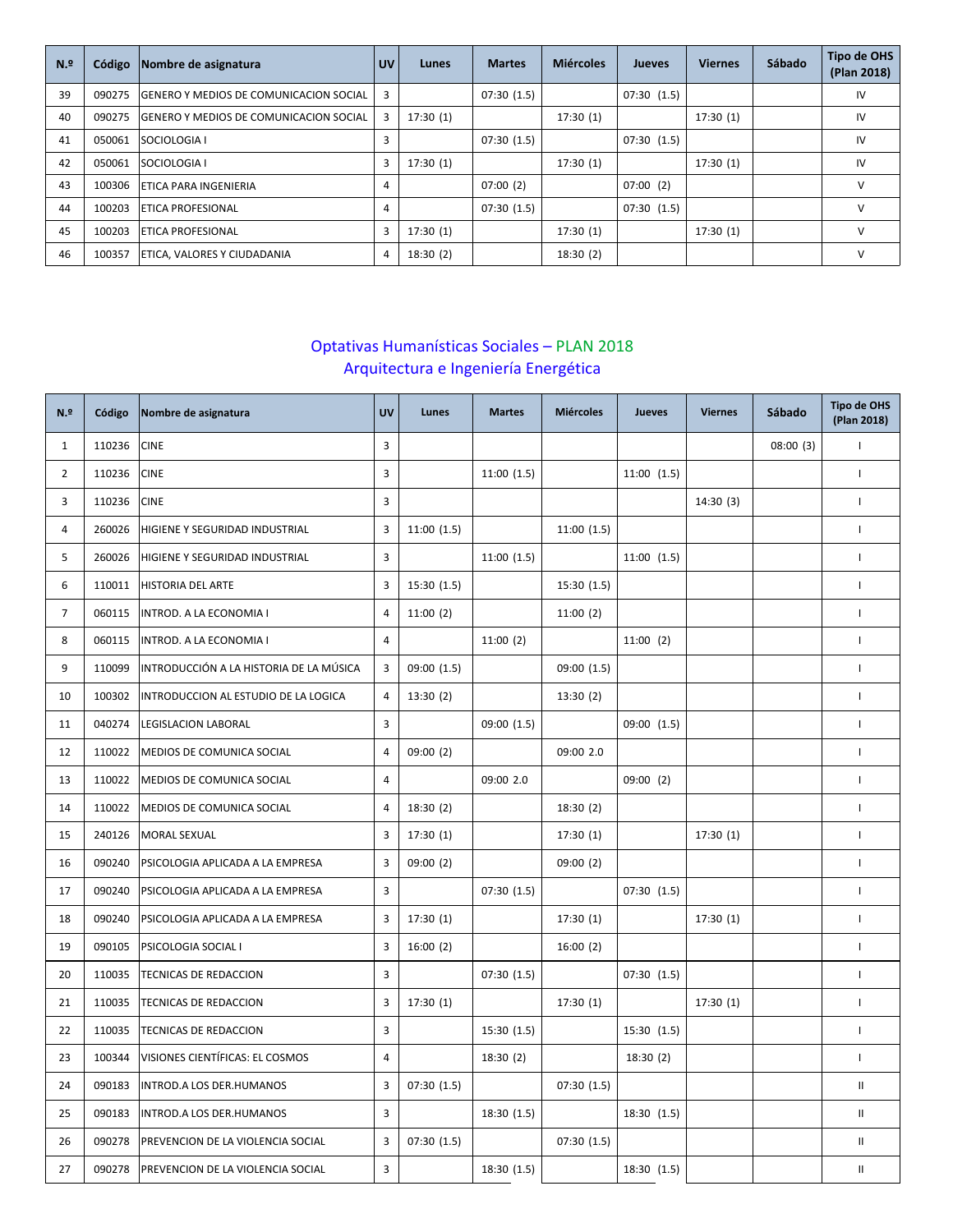| N <sub>2</sub> | Código | Nombre de asignatura                   | <b>UV</b> | Lunes    | <b>Martes</b> | <b>Miércoles</b> | <b>Jueves</b> | <b>Viernes</b> | Sábado | <b>Tipo de OHS</b><br>(Plan 2018)  |
|----------------|--------|----------------------------------------|-----------|----------|---------------|------------------|---------------|----------------|--------|------------------------------------|
| 28             | 050208 | <b>REALIDAD NACIONAL</b>               | 4         | 07:00(2) |               | 07:00(2)         |               |                |        | Ш                                  |
| 29             | 050208 | REALIDAD NACIONAL                      | 4         | 17:30(1) |               | 17:30(1)         |               | 18:30(2)       |        | Ш                                  |
| 30             | 050208 | REALIDAD NACIONAL                      | 4         |          | 18:30(2)      |                  | 18:30(2)      |                |        | Ш                                  |
| 31             | 090217 | EDUCACION Y GENERO                     | 3         |          | 07:30(1.5)    |                  | 07:30(1.5)    |                |        | Ш                                  |
| 32             | 090217 | <b>IEDUCACION Y GENERO</b>             | 3         | 17:30(1) |               | 17:30(1)         |               | 17:30(1)       |        | $\mathbf{III}$                     |
| 33             | 090275 | GENERO Y MEDIOS DE COMUNICACION SOCIAL | 3         |          | 07:30(1.5)    |                  | 07:30(1.5)    |                |        | $\mathbf{III}$                     |
| 34             | 090275 | GENERO Y MEDIOS DE COMUNICACION SOCIAL | 3         | 17:30(1) |               | 17:30(1)         |               | 17:30(1)       |        | $\ensuremath{\mathsf{III}}\xspace$ |
| 35             | 050061 | SOCIOLOGIA I                           | 3         |          | 07:30(1.5)    |                  | 07:30(1.5)    |                |        | $\mathbf{III}$                     |
| 36             | 050061 | SOCIOLOGIA I                           | 3         | 17:30(1) |               | 17:30(1)         |               | 17:30(1)       |        | $\ensuremath{\mathsf{III}}\xspace$ |
| 37             | 100306 | ETICA PARA INGENIERIA                  | 4         |          | 07:00(2)      |                  | 07:00(2)      |                |        | IV                                 |
| 38             | 100203 | <b>ETICA PROFESIONAL</b>               | 4         |          | 07:30(1.5)    |                  | 07:30(1.5)    |                |        | IV                                 |
| 39             | 100203 | <b>ETICA PROFESIONAL</b>               | 3         | 17:30(1) |               | 17:30(1)         |               | 17:30(1)       |        | IV                                 |
| 40             | 100357 | ETICA, VALORES Y CIUDADANIA            | 4         | 18:30(2) |               | 18:30(2)         |               |                |        | IV                                 |

### Optativas Humanísticas Sociales – PLAN 2016 Todas las carreras

| N <sub>2</sub> | Código | Nombre de asignatura                    | <b>UV</b>      | Lunes      | <b>Martes</b> | <b>Miércoles</b> | Jueves      | <b>Viernes</b> | Sábado   |
|----------------|--------|-----------------------------------------|----------------|------------|---------------|------------------|-------------|----------------|----------|
| $\mathbf{1}$   | 110236 | <b>CINE</b>                             | 3              |            |               |                  |             |                | 08:00(3) |
| $\overline{2}$ | 110236 | <b>CINE</b>                             | 3              |            | 11:00(1.5)    |                  | 11:00(1.5)  |                |          |
| 3              | 110236 | <b>CINE</b>                             | 3              |            |               |                  |             | 14:30(3)       |          |
| 4              | 260026 | HIGIENE Y SEGURIDAD INDUSTRIAL          | 3              | 11:00(1.5) |               | 11:00(1.5)       |             |                |          |
| 5              | 260026 | HIGIENE Y SEGURIDAD INDUSTRIAL          | 3              |            | 11:00(1.5)    |                  | 11:00(1.5)  |                |          |
| 6              | 110011 | <b>HISTORIA DEL ARTE</b>                | 3              | 15:30(1.5) |               | 15:30(1.5)       |             |                |          |
| $7^{\circ}$    | 060115 | INTROD. A LA ECONOMIA I                 | 4              | 11:00(2)   |               | 11:00(2)         |             |                |          |
| 8              | 060115 | INTROD. A LA ECONOMIA I                 | 4              |            | 11:00(2)      |                  | 11:00(2)    |                |          |
| 9              | 110099 | INTRODUCCIÓN A LA HISTORIA DE LA MÚSICA | 3              | 09:00(1.5) |               | 09:00(1.5)       |             |                |          |
| 10             | 100302 | INTRODUCCION AL ESTUDIO DE LA LOGICA    | 4              | 13:30(2)   |               | 13:30(2)         |             |                |          |
| 11             | 240126 | MORAL SEXUAL                            | 3              | 17:30(1)   |               | 17:30(1)         |             | 17:30(1)       |          |
| 12             | 090240 | PSICOLOGIA APLICADA A LA EMPRESA        | 3              | 09:00(2)   |               | 09:00(2)         |             |                |          |
| 13             | 090240 | PSICOLOGIA APLICADA A LA EMPRESA        | $\overline{3}$ |            | 07:30(1.5)    |                  | 07:30(1.5)  |                |          |
| 14             | 090240 | PSICOLOGIA APLICADA A LA EMPRESA        | 3              | 17:30(1)   |               | 17:30(1)         |             | 17:30(1)       |          |
| 15             | 090105 | PSICOLOGIA SOCIAL I                     | 3              | 16:00(2)   |               | 16:00(2)         |             |                |          |
| 16             | 110035 | TECNICAS DE REDACCION                   | 3              |            | 07:30(1.5)    |                  | 07:30(1.5)  |                |          |
| 17             | 110035 | <b>TECNICAS DE REDACCION</b>            | 3              | 17:30(1)   |               | 17:30(1)         |             | 17:30(1)       |          |
| 18             | 110035 | TECNICAS DE REDACCION                   | 3              |            | 15:30(1.5)    |                  | 15:30 (1.5) |                |          |
| 19             | 100218 | VISIONES CIENTÍFICAS I                  | 4              |            | 18:30(2)      |                  | 18:30(2)    |                |          |
| 20             | 220107 | CAMBIO CLIMATICO Y CIUDAD               | 4              | 07:00(2)   |               | 07:00(2)         |             |                |          |
| 21             | 220107 | CAMBIO CLIMATICO Y CIUDAD               | 4              |            | 18:30(2)      |                  | 18:30(2)    |                |          |
| 22             | 260028 | ECOLOGIA GENERAL                        | 3              | 07:30(1.5) |               | 07:30(1.5)       |             |                |          |
| 23             | 260028 | ECOLOGIA GENERAL                        | 3              |            | 18:30(1.5)    |                  | 18:30 (1.5) |                |          |
| 24             | 260027 | EVALUACION AMBIENTAL DE PROYECTOS       | 3              | 07:30(1.5) |               | 07:30(1.5)       |             |                |          |
| 25             | 260027 | EVALUACION AMBIENTAL DE PROYECTOS       | 3              |            | 18:30(1.5)    |                  | 18:30 (1.5) |                |          |
| 26             | 100306 | ETICA PARA INGENIERIA                   | $\overline{4}$ |            | 07:00(2)      |                  | 07:00(2)    |                |          |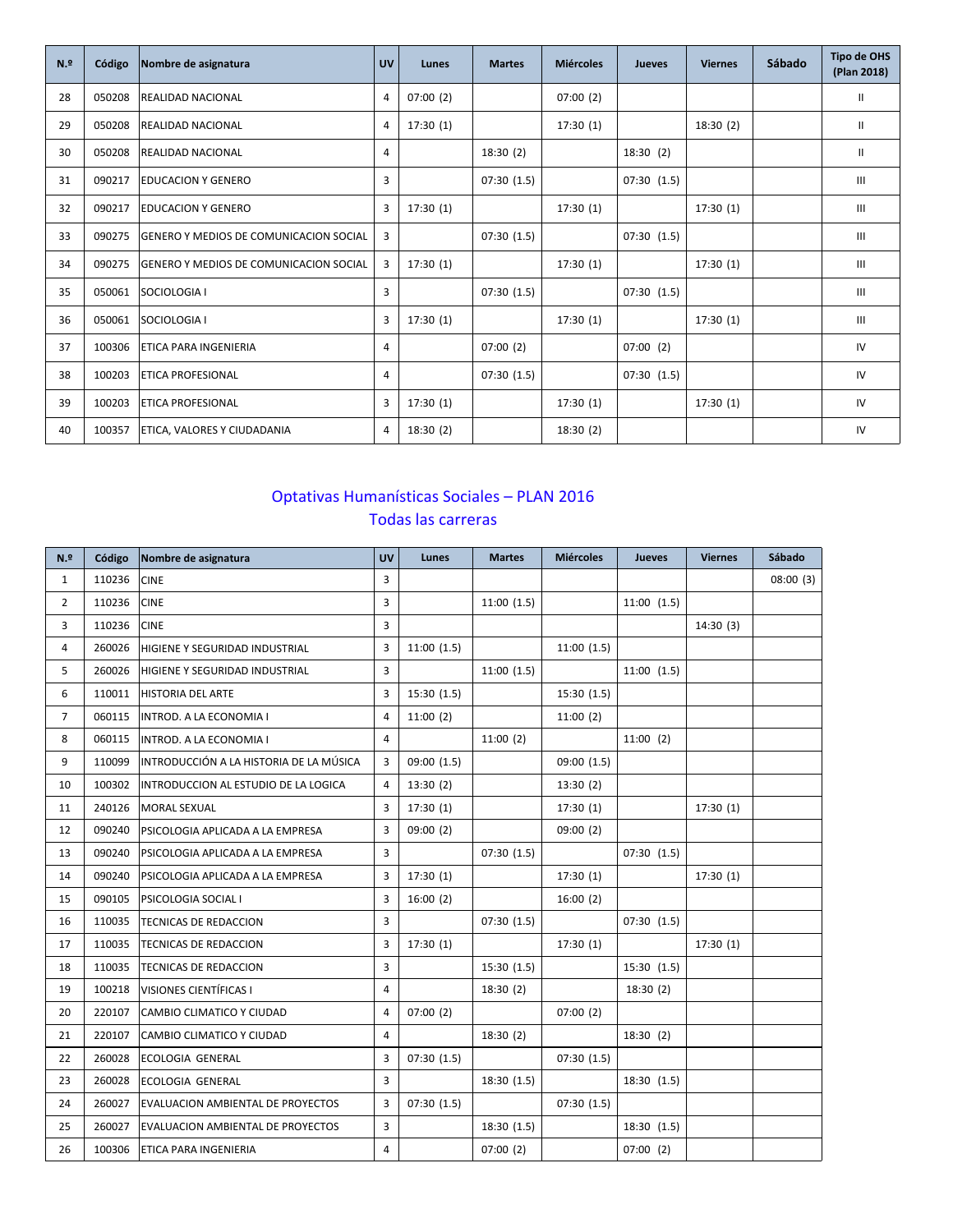### Optativas Técnicas por carrera

|               | <b>3010 INGENIERÍA ELÉCTRICA</b>                                     |           |                                                        |                                                                        |  |  |  |  |
|---------------|----------------------------------------------------------------------|-----------|--------------------------------------------------------|------------------------------------------------------------------------|--|--|--|--|
| <b>CÓDIGO</b> |                                                                      | <b>UV</b> |                                                        | <b>PRERREQUISITOS</b>                                                  |  |  |  |  |
|               | <b>MATERIA</b>                                                       |           | <b>PLAN 2016</b>                                       | <b>PLAN 2018</b>                                                       |  |  |  |  |
| 200034        | <b>ENERGÍAS RENOVABLES</b>                                           | 4         | Asignatura obligatoria del Plan 2016                   | 200044 MÁQUINAS ELÉCTRICAS II                                          |  |  |  |  |
| 250022        | INGENIERÍA ECONÓMICA                                                 | 3         | 010114 MATEMÁTICA II (ING)                             | 010182 CÁLCULO II                                                      |  |  |  |  |
| 250058        | INNOVACIÓN Y DESARROLLO DE<br><b>PRODUCTOS Y SERVICIOS</b>           | 4         | No pertenece al plan 2016                              | 190096 ELECTRÓNICA DIGITAL                                             |  |  |  |  |
| 190178        | PROCESAMIENTO DIGITAL DE IMÁGENES Y<br><b>VISION POR COMPUTADORA</b> | 4         | No pertenece al plan 2016                              | 190149 SISTEMAS ELÉCTRICOS LINEALES II                                 |  |  |  |  |
| 190076        | REDES DE COMUNICACIÓN POR<br><b>COMPUTADORA</b>                      | 5         | No pertenece al plan 2016                              | 190151 SISTEMAS DE TELECOMUNICACIONES                                  |  |  |  |  |
| 190180        | REDES INTELIGENTES DE ENERGÍA Y<br> COMUNICACIÓN                     | 4         | No pertenece al plan 2016                              | 190151 SISTEMAS DE TELECOMUNICACIONES<br>200041 SISTEMAS DE POTENCIA I |  |  |  |  |
| 200071        | SISTEMAS DE DISTRIBUCIÓN DE ENERGÍA<br>ELÉCTRICA                     | 3         | 200058 INSTALACIONES ELÉCTRICAS<br><b>INDUSTRIALES</b> | Asignatura obligatoria del Plan 2018                                   |  |  |  |  |
| 200052        | TÓPICOS DE MERCADOS ELÉCTRICOS                                       | 3         | 200041 SISTEMAS DE POTENCIA I                          | 200041 SISTEMAS DE POTENCIA I                                          |  |  |  |  |

|               | 3020 INGENIERÍA MECÁNICA       |           |                                  |                                        |  |  |  |  |
|---------------|--------------------------------|-----------|----------------------------------|----------------------------------------|--|--|--|--|
|               | <b>MATERIA</b>                 | <b>UV</b> |                                  | <b>PRERREQUISITOS</b>                  |  |  |  |  |
| <b>CÓDIGO</b> |                                |           | <b>PLAN 2016</b>                 | <b>PLAN 2018</b>                       |  |  |  |  |
|               |                                |           | 200061 TRANSFERENCIA DE CALOR II | 200061 TRANSFERENCIA DE CALOR II       |  |  |  |  |
| 200079        | DISEÑO DE SISTEMAS MECÁNICOS   | 3         | 210110 ELEMENTOS DE MÁQUINAS:    | 210110 ELEMENTOS DE MÁQUINAS: SISTEMAS |  |  |  |  |
|               |                                |           | SISTEMAS NO CONSERVATIVOS        | <b>NO CONSERVATIVOS</b>                |  |  |  |  |
| 200034        | <b>ENERGÍAS RENOVABLES</b>     | 4         | 200060 TRANSFERENCIA DE CALOR I  | 200060 TRANSFERENCIA DE CALOR I        |  |  |  |  |
| 200082        | FUNDAMENTOS DE INGENIERÍA      | 4         | 200019 MECÁNICA DE FLUIDOS I     | 200019 MECÁNICA DE FLUIDOS I           |  |  |  |  |
|               | <b>GEOTÉRMICA</b>              |           | 200028 TERMODINÁMICA II          | 200028 TERMODINÁMICA II                |  |  |  |  |
| 250058        | INNOVACIÓN Y DESARROLLO DE     | 4         | No pertenece al plan 2016        | 210110 ELEMENTOS DE MÁQUINAS: SISTEMAS |  |  |  |  |
|               | <b>PRODUCTOS Y SERVICIOS</b>   |           |                                  | NO CONSERVATIVOS                       |  |  |  |  |
| 200052        | TÓPICOS DE MERCADOS ELÉCTRICOS | 3         | 200043 MÁQUINAS ELÉCTRICAS I     | No pertenece al plan 2018              |  |  |  |  |

|               | <b>3030 INGENIERÍA CIVIL</b>              |   |                                                  |                                                  |  |  |  |  |
|---------------|-------------------------------------------|---|--------------------------------------------------|--------------------------------------------------|--|--|--|--|
|               | <b>MATERIA</b>                            |   |                                                  | <b>PRERREQUISITOS</b>                            |  |  |  |  |
| <b>CÓDIGO</b> |                                           |   | <b>PLAN 2016</b>                                 | <b>PLAN 2018</b>                                 |  |  |  |  |
| 210040        | <b>SISMOLOGÍA</b>                         |   | 210062 ESTRUCTURAS GEOTÉCNICAS                   | 210062 ESTRUCTURAS GEOTÉCNICAS                   |  |  |  |  |
|               | 260025 SISTEMAS DE INFORMACIÓN GEOGRÁFICA | 4 | 200075 HIDROLOGÍA<br>200076 INGENIERÍA GEOLÓGICA | 200075 HIDROLOGÍA<br>200076 INGENIERÍA GEOLÓGICA |  |  |  |  |

|               | <b>3040 INGENIERÍA INDUSTRIAL</b>                          |    |                                                      |                                               |  |  |  |  |  |
|---------------|------------------------------------------------------------|----|------------------------------------------------------|-----------------------------------------------|--|--|--|--|--|
| <b>CÓDIGO</b> | <b>MATERIA</b>                                             | UV |                                                      | <b>PRERREQUISITOS</b>                         |  |  |  |  |  |
|               |                                                            |    | <b>PLAN 2016</b>                                     | <b>PLAN 2018</b>                              |  |  |  |  |  |
| 250050        | <b>DISEÑO DE PRODUCTOS</b>                                 |    | 250010 INGENIERÍA DE MÉTODOS                         | 250010 INGENIERÍA DE MÉTODOS                  |  |  |  |  |  |
| 250058        | INNOVACIÓN Y DESARROLLO DE<br><b>PRODUCTOS Y SERVICIOS</b> | 4  | No pertenece al plan 2016                            | 250010 INGENIERÍA DE MÉTODOS                  |  |  |  |  |  |
| 250049        | GESTIÓN DE SEGURIDAD Y RIESGOS<br><b>OCUPACIONALES</b>     | 4  | 250010 INGENIERÍA DE MÉTODOS                         | 250010 INGENIERÍA DE MÉTODOS                  |  |  |  |  |  |
| 250011        | HERRAMIENTAS DE MEJORA CONTINUA                            | 4  | 250008 ADMINISTRACIÓN Y CONTROL DE<br><b>CALIDAD</b> | 250008 ADMINISTRACIÓN Y CONTROL DE<br>CALIDAD |  |  |  |  |  |
| 250054        | <b>MANUFACTURA ESBELTA</b>                                 | 4  | 250052 PLANEACIÓN DE INSTALACIONES                   | 250052 PLANEACIÓN DE INSTALACIONES            |  |  |  |  |  |
| 260060        | <b>PRODUCCIÓN MÁS LIMPIA</b>                               | 4  | 250052 PLANEACIÓN DE INSTALACIONES                   | 250052 PLANEACIÓN DE INSTALACIONES            |  |  |  |  |  |